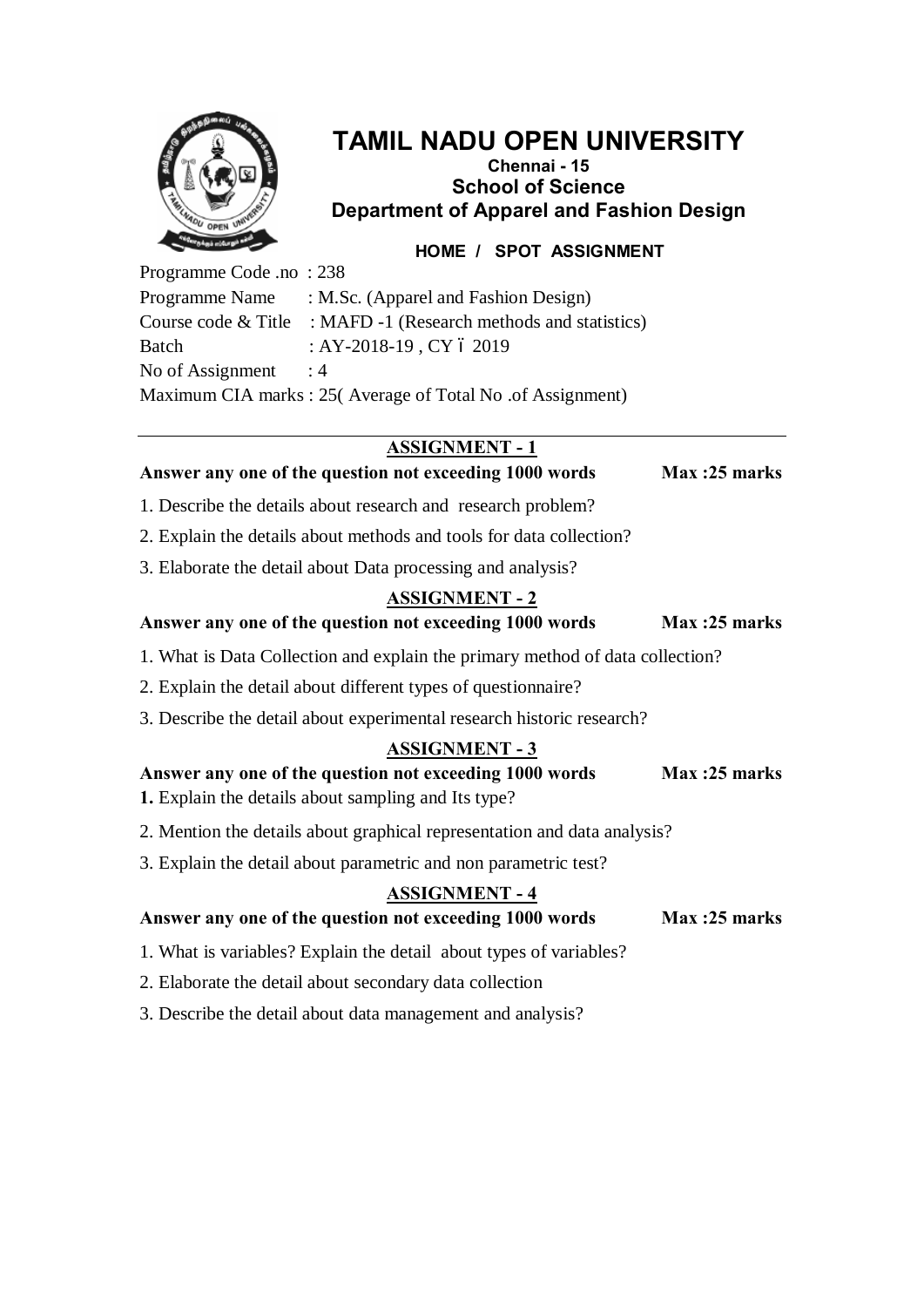

**Chennai - 15 School of Science Department of Apparel and Fashion Design**

**HOME / SPOT ASSIGNMENT**

Programme Code .no : 238 Programme Name : M.Sc. (Apparel and Fashion Design) Course code & Title : MAFD -2 (Historic costume) Batch : AY-2018-19, AY ó 2019 -2020 No of Assignment : 2 Maximum CIA marks : 25( Average of Total No .of Assignment)

# **ASSIGNMENT - 1**

**Answer any one of the question not exceeding 1000 words Max :25 marks** 1. Write the details about introduction of world costumes? 2. Describe the details about women & costume of Greeek?

3. Elaborate the detail about Womengs English costume?

# **ASSIGNMENT - 2**

**Answer any one of the question not exceeding 1000 words Max :25 marks**

1. Explain the detail about American costume with suitable example?

2. Elobrate the detail about Egypt costume with neat sketch?

3. Elaborate the detail about Indian costumes?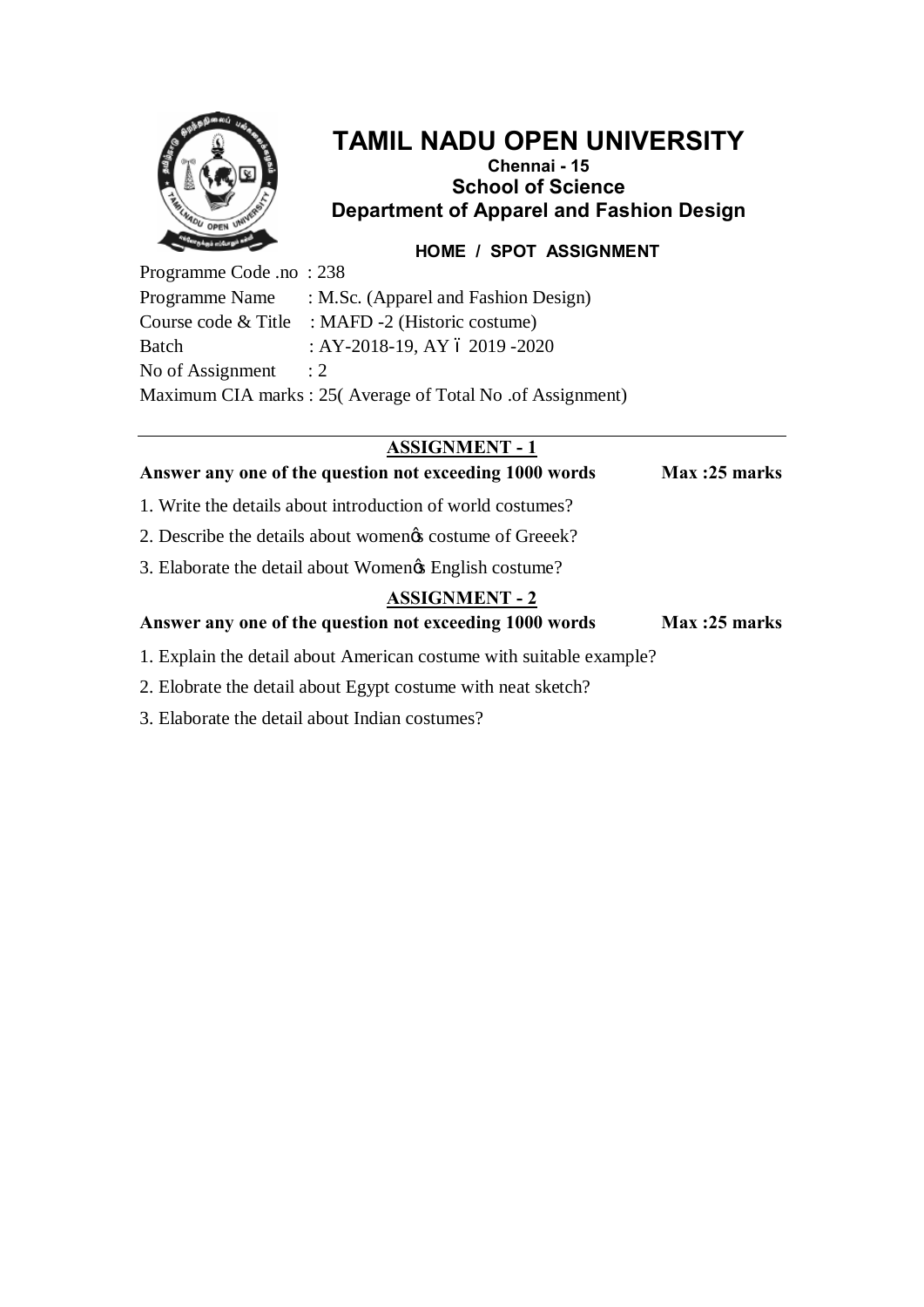

**Chennai - 15 School of Science Department of Apparel and Fashion Design**

**HOME / SPOT ASSIGNMENT**

Programme Code .no : 238 Programme Name : M.Sc. (Apparel and Fashion Design) Course code & Title : MAFD -3 (Sketching and Fashion illustration ) Batch : AY-2018-19, CY ó 2019 No of Assignment : 2 Maximum CIA marks : 25( Average of Total No .of Assignment)

## **ASSIGNMENT - 1**

## **Answer any one of the question not exceeding 1000 words Max :25 marks**

1. What is a Fashion figure? And list out tools used for fashion illustrations?

- 2. Explain the detail about Dimension of colous and colour schemes ?
- 3. Write in detail about Elements of design?

# **ASSIGNMENT - 2**

#### **Answer any one of the question not exceeding 1000 words Max :25 marks**

1. What is Fashion figure? And Differentiate details about Fashion figures and normal figure?

2. Explain the detail about Principles of design?

3. Elaborate the detail about inspirational resources used in fashion figure development?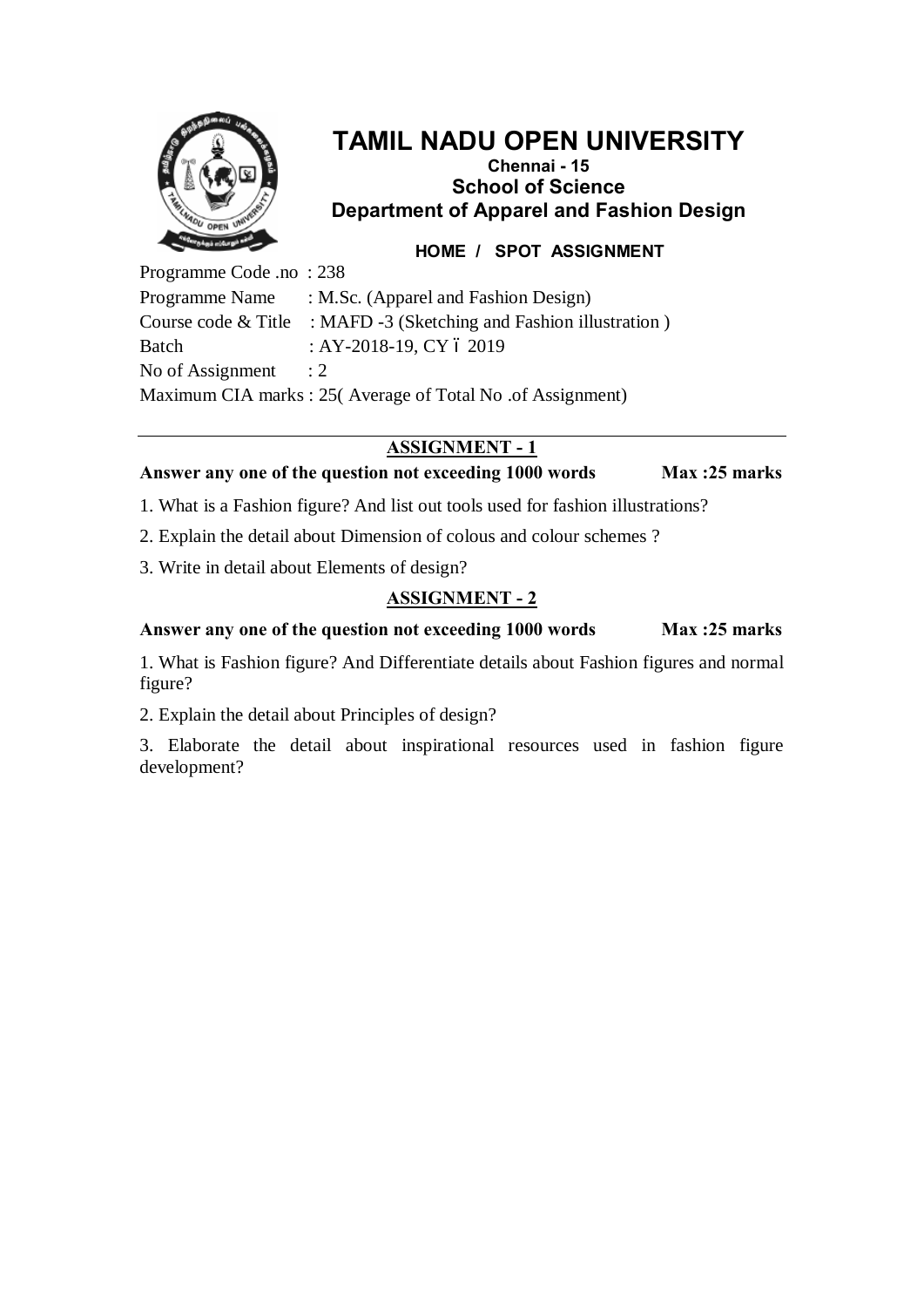

**Chennai - 15 School of Science Department of Apparel and Fashion Design**

## **HOME / SPOT ASSIGNMENT**

Programme Code .no : 238 Programme Name : M.Sc. (Apparel and Fashion Design) Course code & Title : MAFD - 4 (Woven fabric structure and Fabric analysis) Batch : AY-2018-19, CY ó 2019 No of Assignment : 3 Maximum CIA marks : 25( Average of Total No .of Assignment

## **ASSIGNMENT - 1**

# **Answer any one of the question not exceeding 1000 words Max :25 marks**

- 1. Explain the detail about yarn and their characteristics?
- 2. Elaborate the detail about design, draft and lifting plan ?
- 3. Explain the detail about elements of Cloth Structure?

# **ASSIGNMENT - 2**

## **Answer any one of the question not exceeding 1000 words Max :25 marks**

- 1. Write the detail about basic operation in weaving?
- 2. Elobrate the detail about winding machine and warping machine?
- 3. What is loom? And explain the Basic operations in weaving

# **ASSIGNMENT - 3**

## **Answer any one of the question not exceeding 1000 words Max :25 marks**

- 1. Explain the detail about Plain weave and its variation?
- 2. Explain the detail about satin and sateen weave design, draft and lifting plan?

3. Elaborate the detail about following weave Crepe, Honeycomb, extra warp and extra weft ?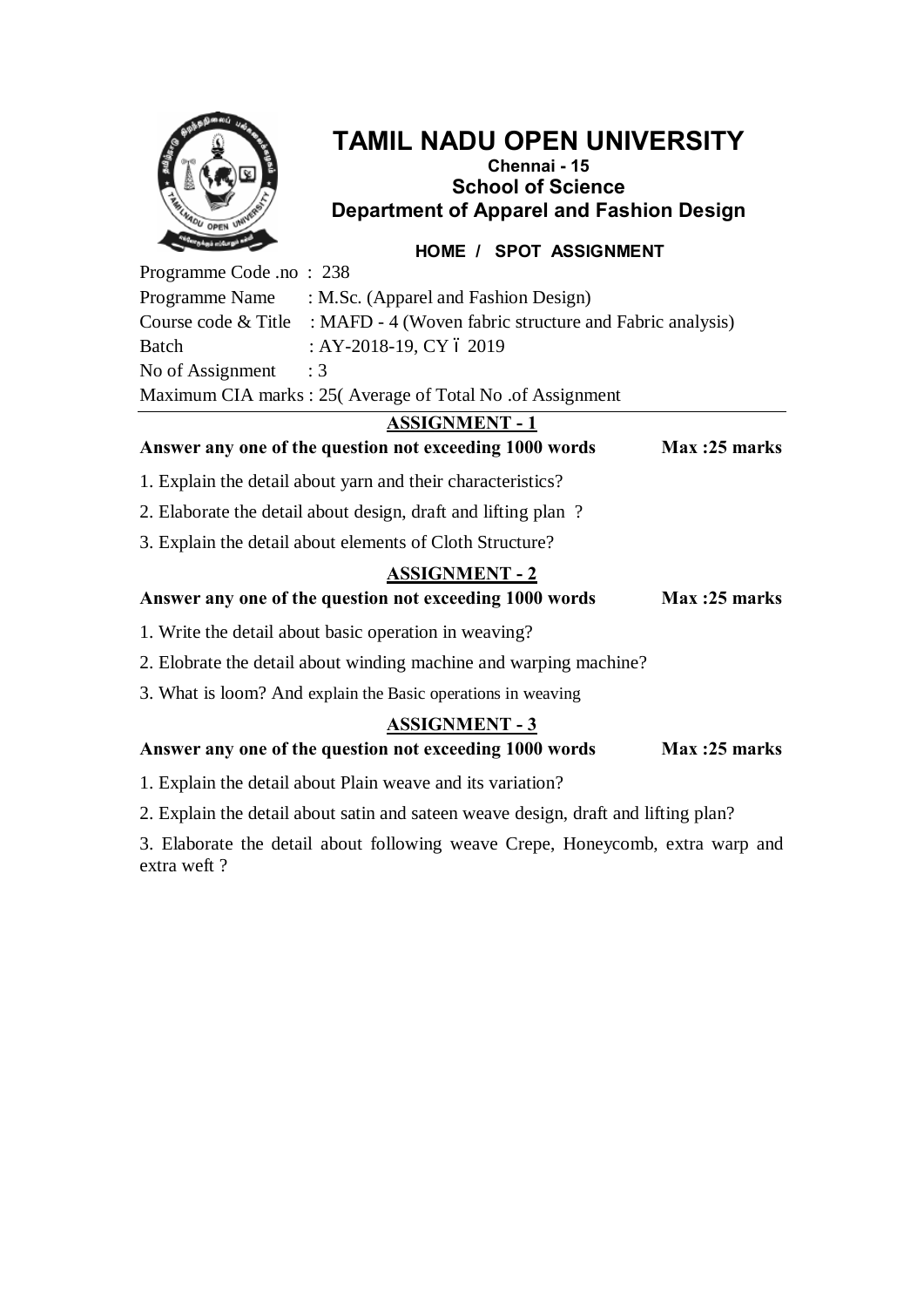

**Chennai - 15 School of Science Department of Apparel and Fashion Design**

## **HOME / SPOT ASSIGNMENT**

Programme Code .no : 238 Programme Name : M.Sc. (Apparel and Fashion Design) Course code & Title : MAFD - 5 (Knitting Technology) Batch : AY-2018-19, CY ó 2019 No of Assignment : 3 Maximum CIA marks : 25( Average of Total No .of Assignment

## **ASSIGNMENT - 1**

Answer any one of the question not exceeding 1000 words Max :25 marks 1. What is knitting? and explain the basic Principles and comparison of weaving and Knitting?

2. Elaborate the detail about Knitting cycle and Cam Setting ?

3. What are the different needles used in knit manufacturing? and explain the working cycle of it.

## **ASSIGNMENT – 2**

## **Answer any one of the question not exceeding 1000 words Max :25 marks**

1. Explain the detail about circular knitting machine?

2. Elaborate the detail about Weft knitting and it types?

3. Explain the detail about Jacquard knitting ?

# **ASSIGNMENT – 3**

**Answer any one of the question not exceeding 1000 words Max :25 marks**

1. Explain the detail about Tricot knitting and Rachel knitting machine?

2. Elaborate the detail about Warp knitting and it types?

3. Differentiate the characteristic of warp and weft knitting?